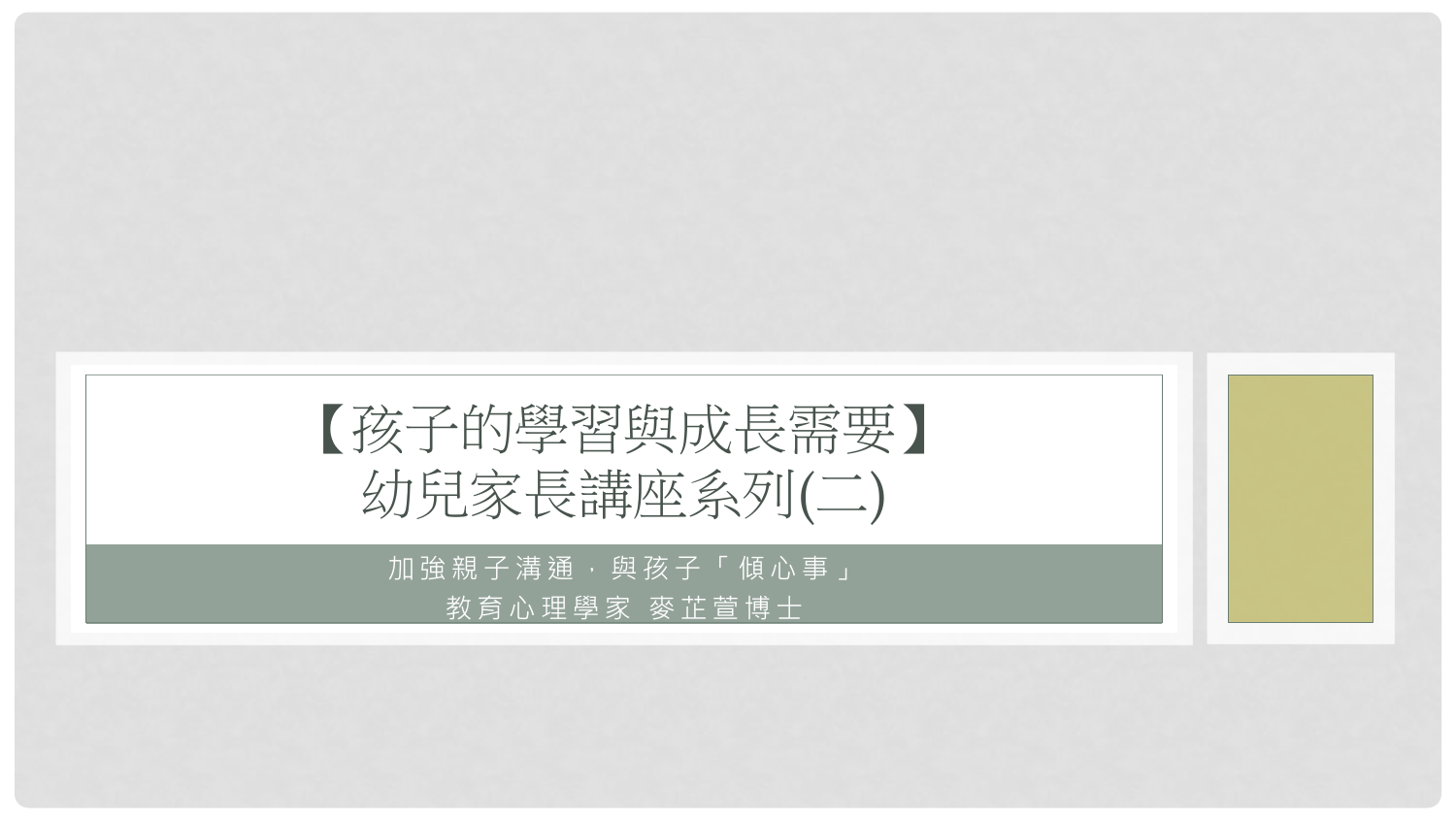

### • 提昇家長與幼童溝通的要訣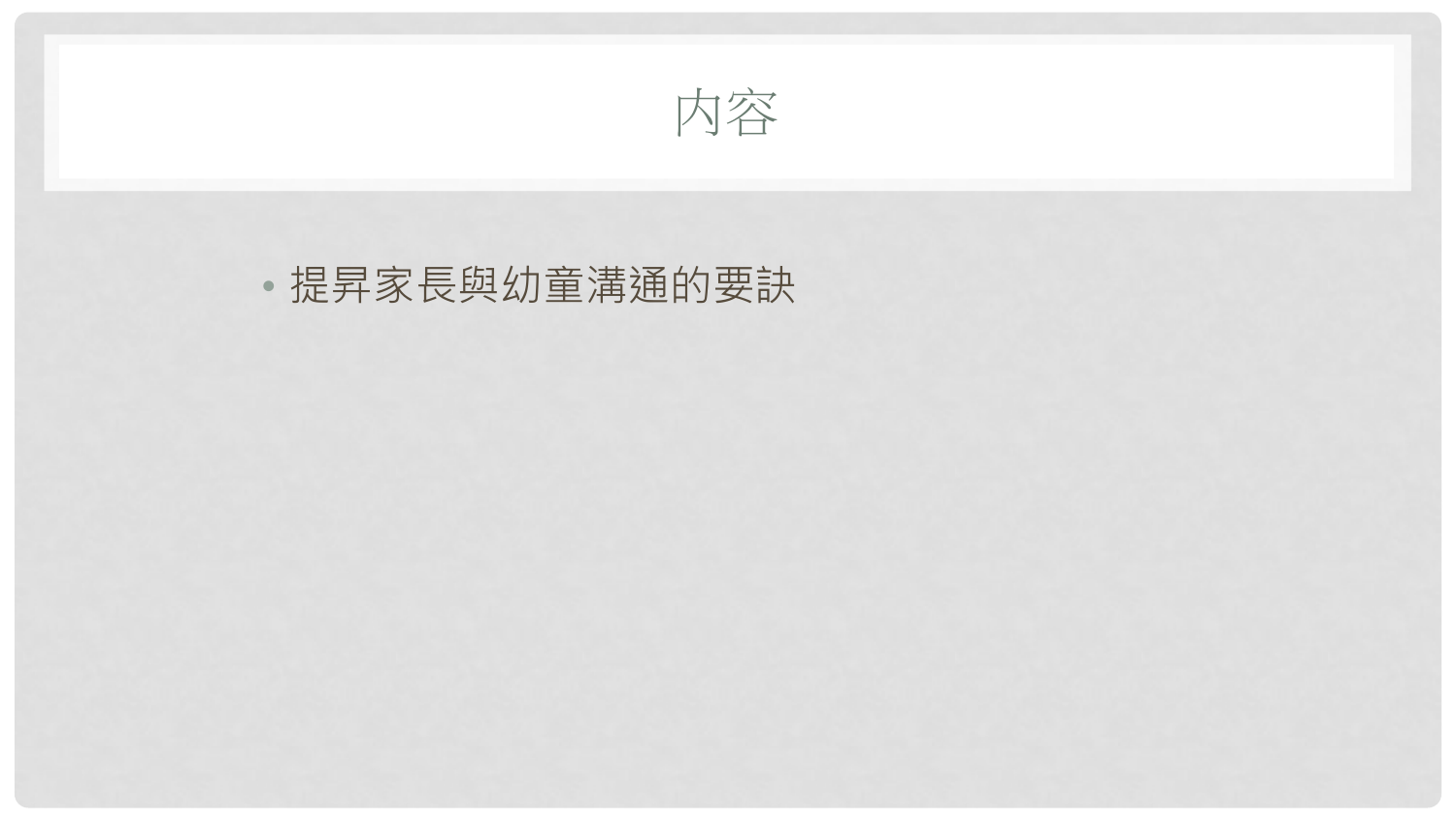### 1. 與幼童溝通的重要性

- 幼童的發展能力會限制他們表達思想和慾望的方式
- 與幼童交流對他們的人際關係和發展非常重要
- 良好的溝涌句括傾聽和交談, 讓幼童感到重要和被重視
- 與幼童建立良好溝通,有助於培養與他人溝通的技巧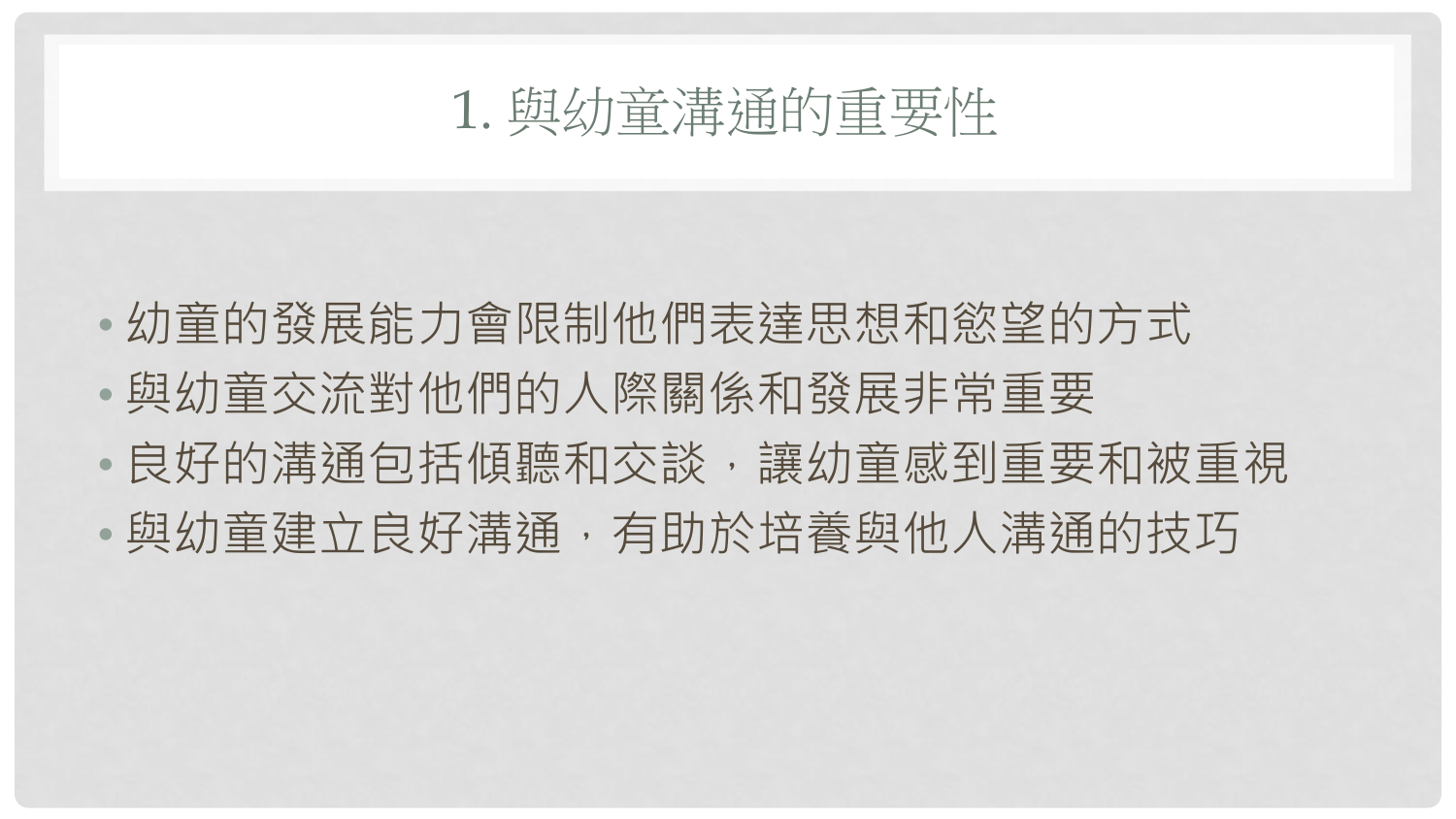## 2. 父母的良好溝通元素

- 建造良好的親子關係 (Attachment Theory, 1907)
- 能讓孩子作主導 OWL (Observe, Wait and Listen)
- 擁有積極回應的技巧 (Respond through Active Listening )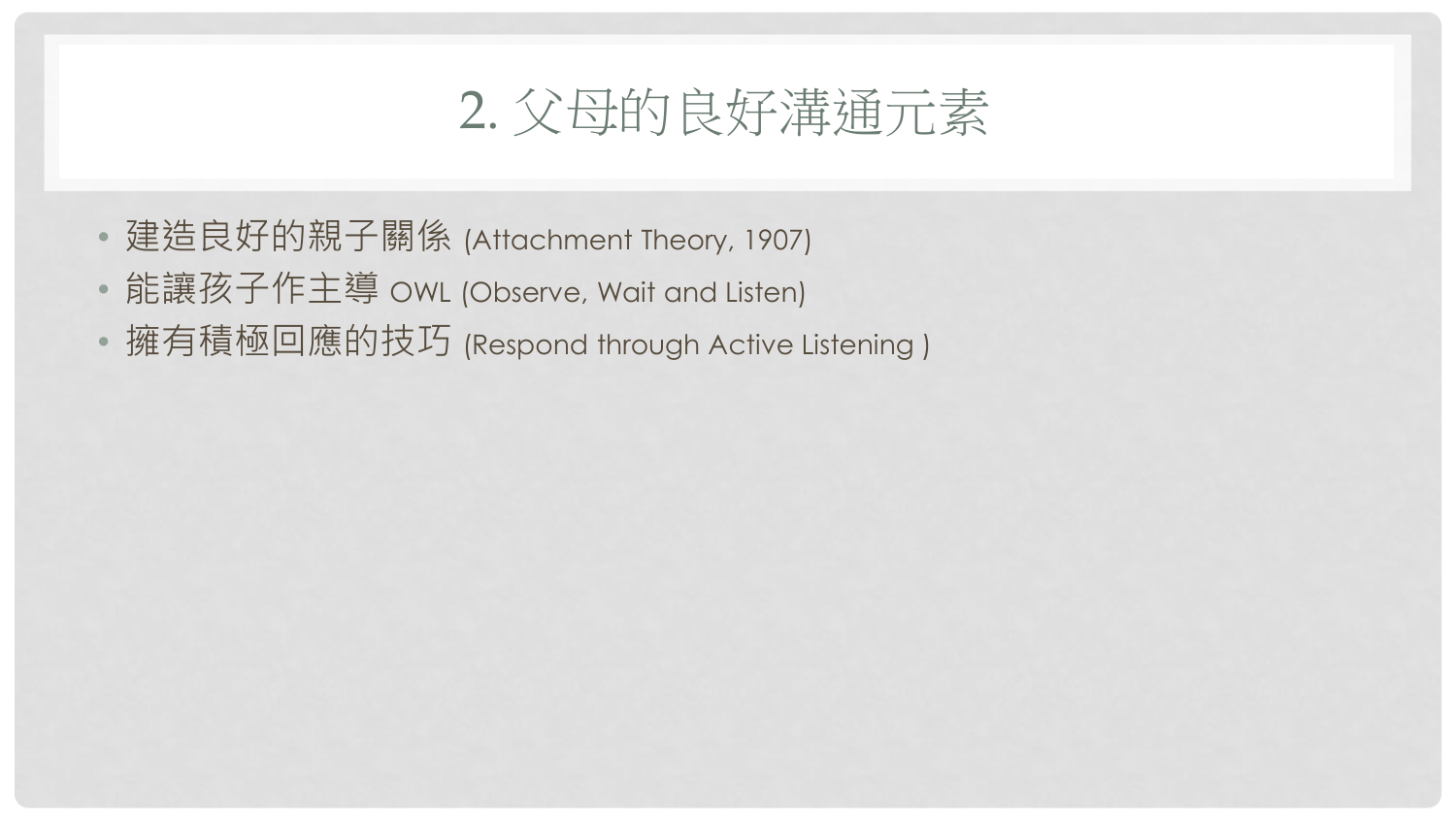# 建造良好的親子關係

- 依附理論 Attachment Theory, 1907
- 幼童與主要照顧者的親近關係及長大後人際關係發展的影響
- 讓孩子感到安全,更有自信地探索世界及與他人的聯繫
- 孩子能透過我們說話的內容而明白他人是如何思考、理解事情、與人交流、表 達感情等等
- 讓孩子舒適地表達自己, 從而獲得安樂的感覺



- 微笑的媽媽vs面無表情的媽媽,孩子會有什麼反應
- •短片:微笑的媽媽 vs 面無表情的媽媽 · 孩子會有什麼反應? **心理學家 John Bowlby (1907-1990)**

<https://www.youtube.com/watch?v=LoYOGdlnWJo>

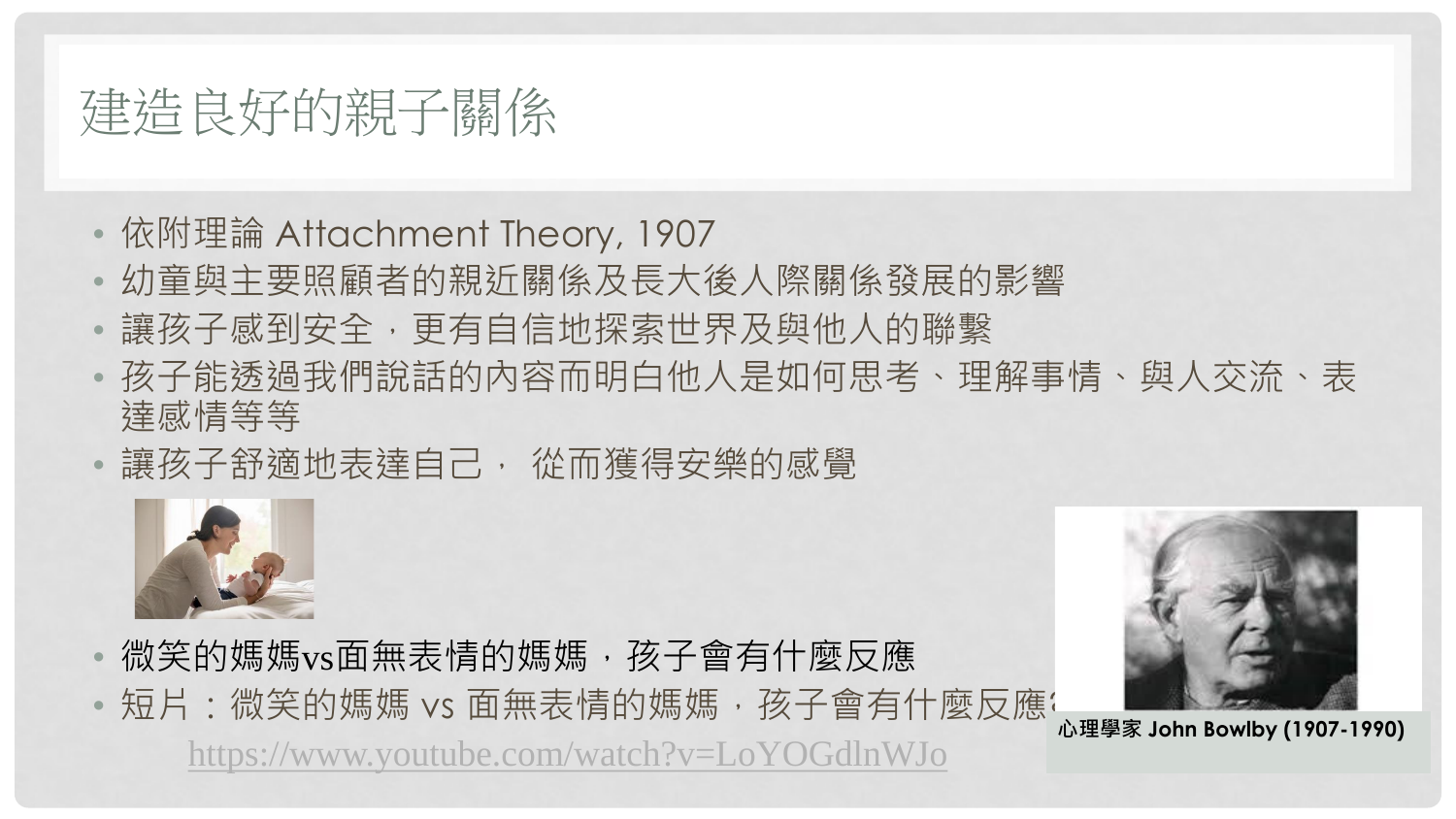

- The OWL method (Observe, Wait and Listen)
- 父母需要仔細觀察孩子,密切注意他/她的言行。同時完成這三種技能, 成為一 個好的談話夥伴。

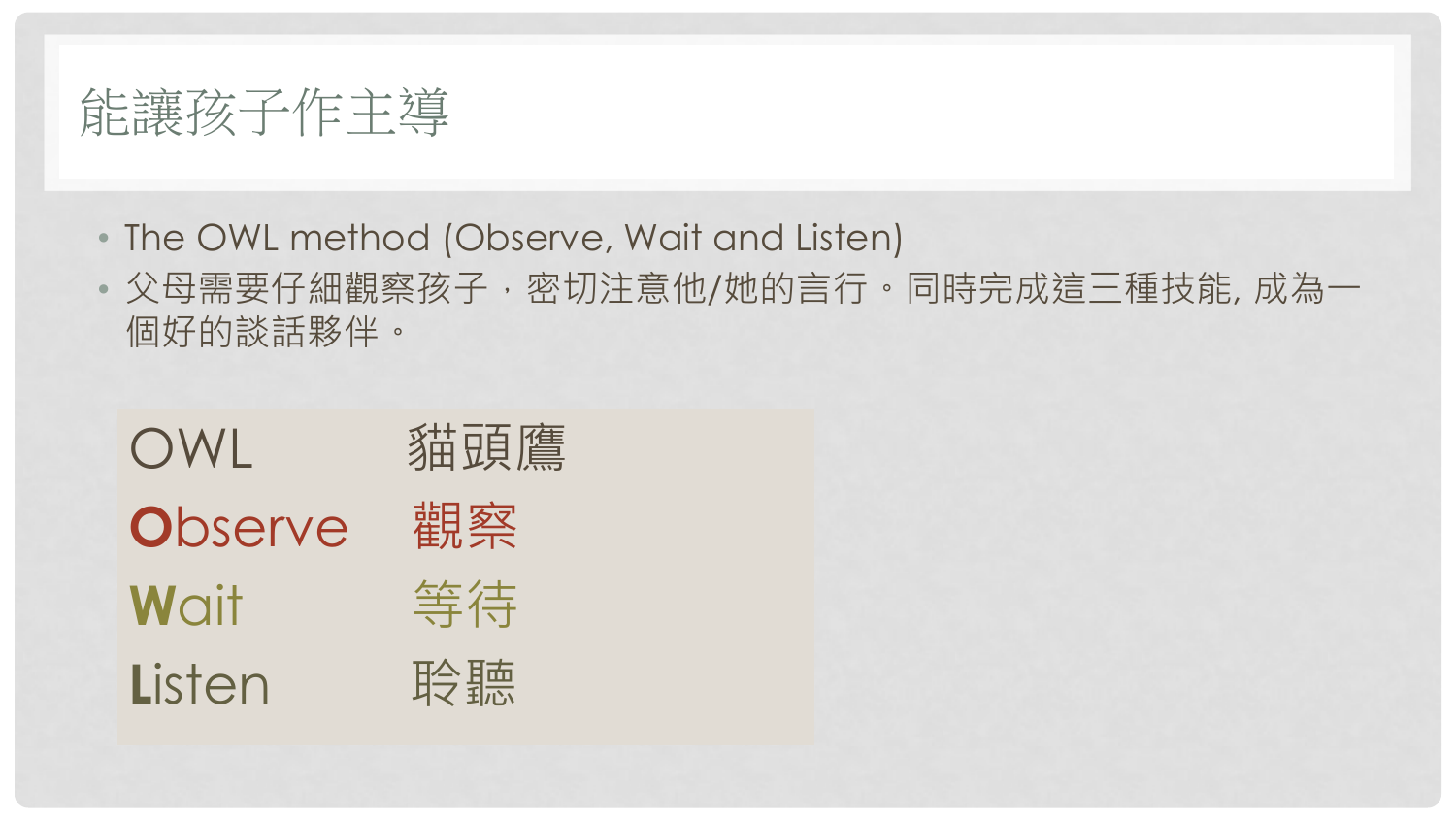### 擁有積極回應的技巧

#### **1. 理解接受**

- 提供身體姿勢作回應, 讓孩子知道你正在聆聽。
- 向孩子表達你對他們情緒的諒解和接納:
- 給予擁抱/安撫作回應

#### **2. 描述感受**

- 情緒辨識
- 情緒反映
- 感同身受

#### **3. 解決問題**

- 先與幼童溝通和討論,繼而提出意見或解決方法
- 協助幼童思考問題的解決方法
- 協助幼童選擇或一起選擇解決方法 短片:積極聆聽



<https://www.youtube.com/watch?v=SrW3NWi7KYE>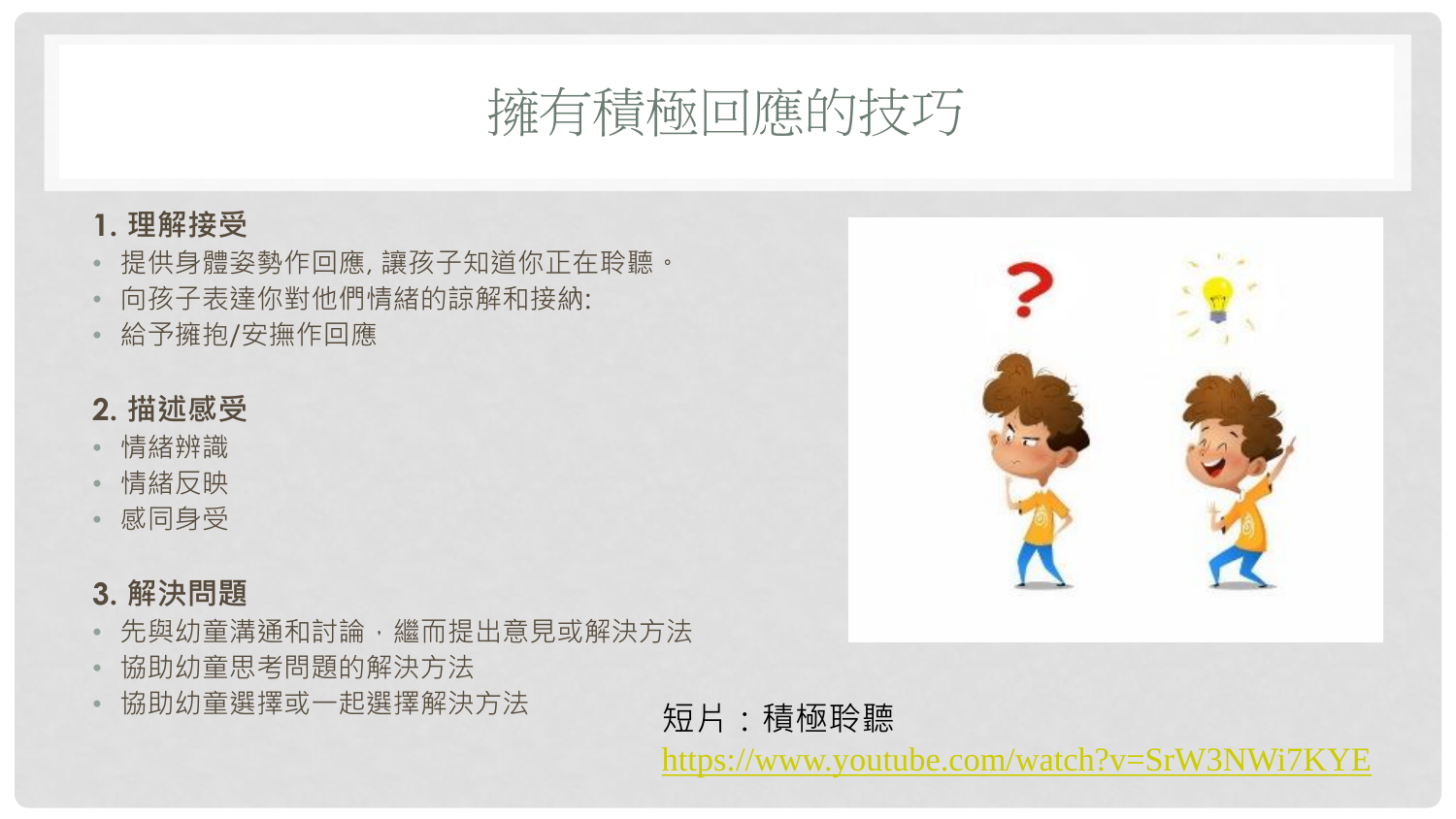### 3.如何識別溝通機會?

- 預留特定交流時間
- 透過不同經歷與孩子分享或了解各種感受,包括憤怒、喜悅、沮喪、恐懼和焦 慮,是一個溝通的好機會
- •留意孩子的肢體語言,例如 當他們需要安慰時
- 讓您的孩子參與日常對話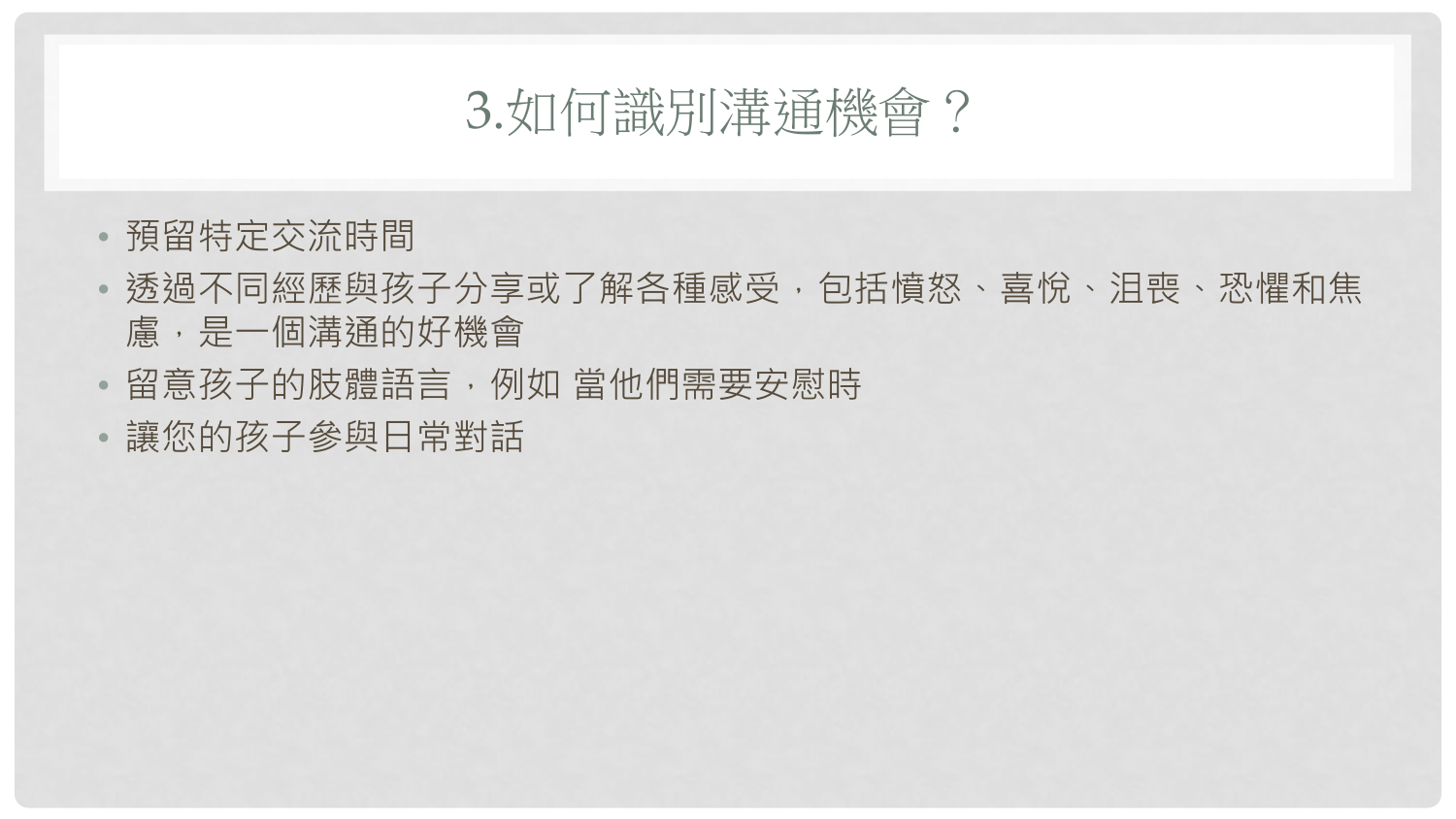### Reference 參考

Bayley, R., & Margetts, K. (2011). *Exploring emotions: How you can help children to recognise and talk about their feelings*. Albert Park: MA Education.

Faber, A., & Mazlish, E. (2012). *How to talk so kids will listen and how to listen so kids will talk.* New York: Simon and Schuster.

*Toby Stephan, T. &, Instructor, H,, and Stein, T. (2016). The Waiting Game:* An Essential Skill for Parents of Children with Language Delay. The Hanen Centre. [www.hanen.org](http://www.hanen.org/).